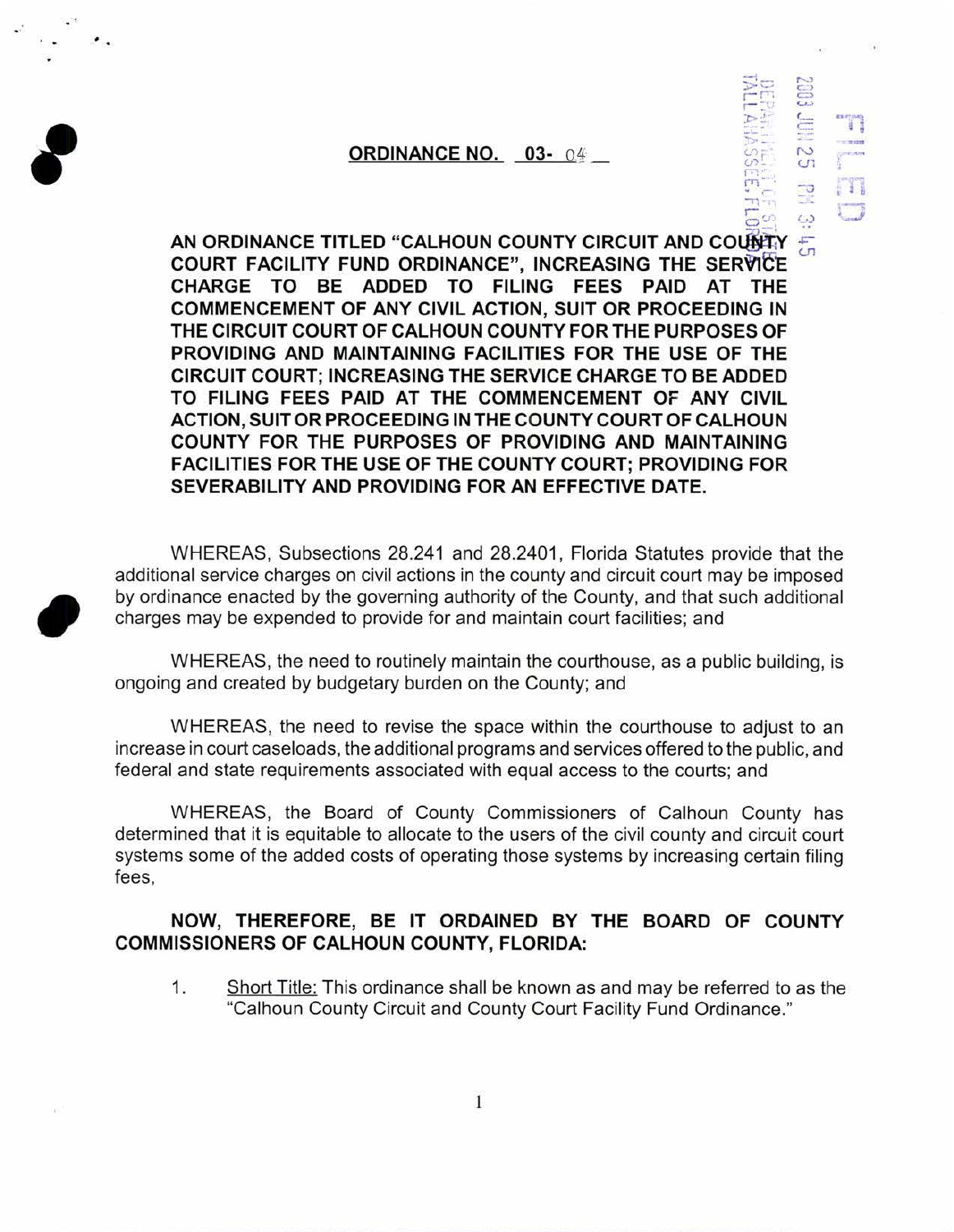2. Authority: This ordinance is enacted pursuant to Subsections 28.241 and 28.2401, Florida Statutes.

## **PART I -CIRCUIT COURT**

f

- 3. Purpose: The purpose of this ordinance is to establish and levy a service charge on any civil action, suit or proceeding, and all probate matters and guardianship proceedings in the circuit court of Calhoun County, in addition to those charges currently being levied pursuant to state law. The service charge levied herein is to be used exclusively to provide and maintain facilities for the use of the circuit court. This ordinance will enable Calhoun County to fund needed maintenance and renovations to the courthouse facilities that are needed by the circuit court and which will benefit all the citizens of Calhoun County.
- 4. Service Charge Establishment, Levying and Collection: In addition to any service charge, filing fee, or cost otherwise provided for by law or county ordinance, the party filing of instituting any civil action, suit or proceeding, and all probate matters and guardianship matters in the circuit court shall pay to the Clerk of said court, as part of the filing fee, an additional Forty Dollar (\$40.00) service charge, hereinafter referred to as the "Circuit Court Facility Fund Charge." The whole of the Circuit Court Facility Fund Charge shall be paid by the Clerk of the Circuit Court into a trust fund and said trust shall be fiscally administered by the Clerk of the Circuit Court. The assigned Circuit Judge shall have the authority to approve expenditures of said fund for the exclusive use of maintaining the courthouse facilities for the use of the Circuit Court.

## **PART II -COUNTY COURT**

- 5. Purpose: The purpose of this ordinance is to establish and levy a service charge on any civil action, suit or proceeding of the county court of Calhoun County in addition to those charges currently being levied pursuant to state laws. The service charge levied herein is to be used exclusively to provide and maintain facilities for the use of the county court. This ordinance will enable Calhoun County to fund needed maintenance and renovations to the courthouse facilities that are needed by the county court and which will benefit all the citizens of Calhoun County.
- 6. Service Charge Establishment. Levying and Collection: In addition to any service charge, filing fee or cost otherwise provided for by law or county ordinance, the party filing or instituting any civil action, suit or proceeding in the county court shall pay to the Clerk of said court, as part of the filing fee, an additional Twenty Dollar (\$20.00) service charge, hereinafter referred to as the "County Court Facility Fund Charge." The whole of the County Court